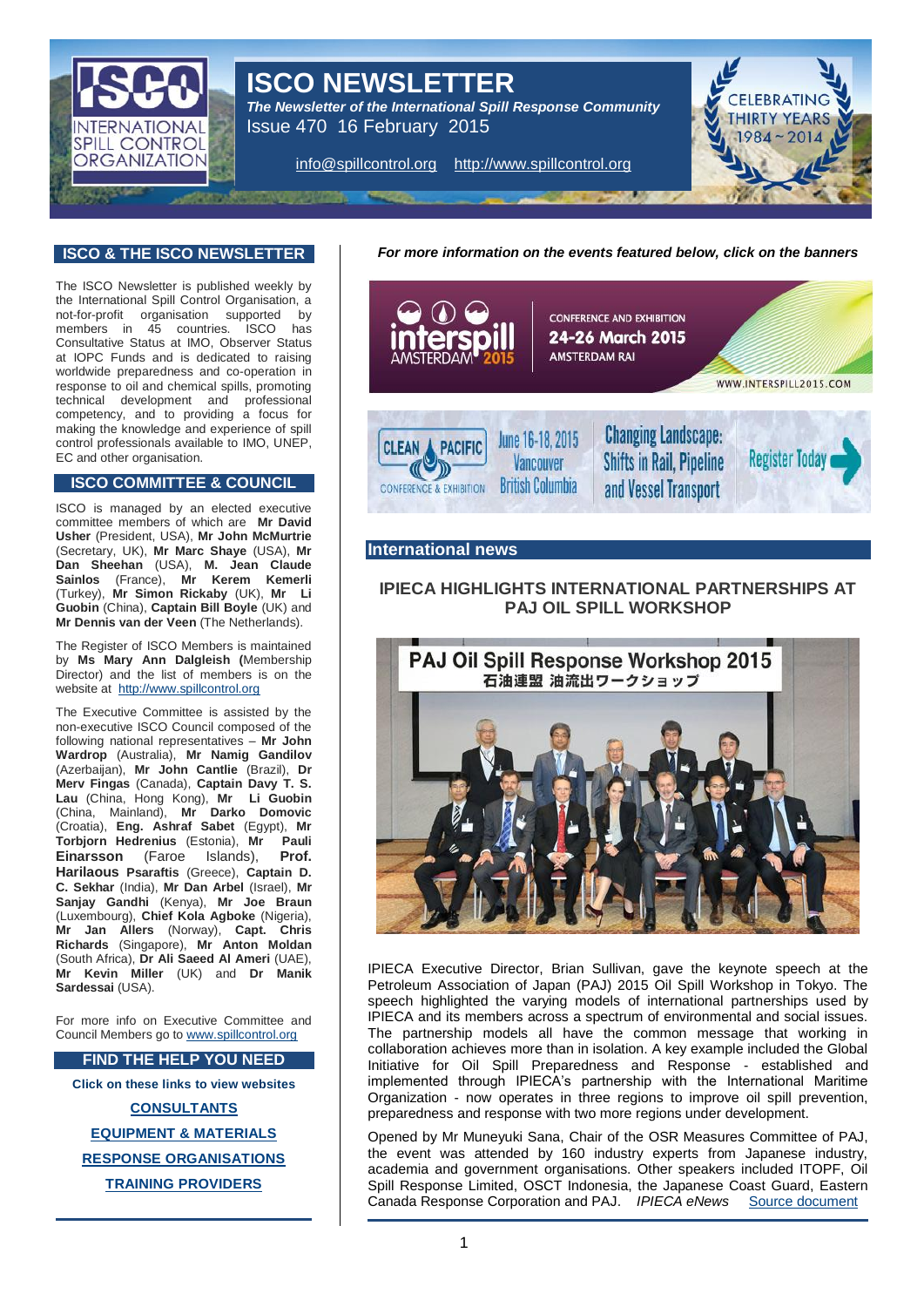#### BECOME A MEMBER OF ISCO

Enjoy all the benefits of membership of this worldwide organization and support the continuing publication of the ISCO<br>Newsletter Application Form [Application Form](http://www.spillcontrol.org/index.php/2013-02-05-10-50-47/membership-application)

#### PROFESSIONAL MEMBERSHIP

Advance your career by gaining Professional Recognition

Professional recognition is a visible mark of quality, competence and commitment, and can give you a significant advantage in today's competitive environment.

All who have the relevant qualifications and the required level of experience can apply for Professional Membership of ISCO.

The organization offers independent validation and integrity. Each grade of membership reflects an individual's professional training, experience and qualifications.

You can apply for Student Membership, Associate Membership (AMISCO),<br>MEMBERSHIP (MISCO) OR **MEMBERSHIP** FELLOWSHIP (FISCO).

[All about Professional Membership](http://www.spillcontrol.org/index.php/2013-02-05-10-50-47/professional/about-professional-membership) [Application Form](http://www.spillcontrol.org/index.php/2013-02-05-10-50-47/professional/application-form)

To receive the free ISCO Newsletter

Go to [http://www.spillcontrol.org](http://www.spillcontrol.org/) and enter your name and email address in the Registration Form (located on the right hand side of the home page) then click on "SUBSCRIBE"

#### **International news (continued)**

#### **EUROPE: NETWORK OF STAND-BY OIL SPILL RESPONSE VESSELS: DRILLS AND EXERCISES. ANNUAL REPORT 2014**

In order to provide additional support to the Member States' pollution response mechanisms in a cost efficient way, the European Maritime Safety Agency (EMSA) has built up, in European waters, a Network of contracted Stand-by Oil Spill Response Vessels. To achieve the level of performance for pollution response required by the Agency, vessels and their crews participate regularly in training, drills and exercises.

EMSA has just released its annual report for 2024 on drills and exercises carried out by its network of stand-by oil spill response vessels.

The vessels are ready to respond to oil spills at sea caused by ships as well as by offshore installations at the request of a coastal State, a "Responsible Party" and/or the European Commission. By the end of 2014, the Network comprised 17 fully equipped vessels ready for immediate mobilisation and one vessel in the preparation phase.

During 2014 a total of 92 drills and exercises were carried out. Evaluation of the contractor's performance during drills and exercises by the Agency's staff in line with the "Guidelines on Conducting Drills and Exercises for the EMSA Contracted Vessels" is an effective method to ensure that the level of response preparedness of the Network is adequately maintained. The outcome of drills and exercises carried out during 2014 demonstrated that the service is provided efficiently and in accordance with EMSA requirements.

The purpose of the report is to provide an annual summary of the Agency's activities related to drills and exercises conducted by the Network of Stand-by Oil Spill Response Vessels. 2014 was the ninth year of implementation of the Vessel Availability Contracts and EMSA contracted vessels were on stand-by in nearly all significant marine pollution risk areas in European waters.

The links for downloading the report are – [Drills and Exercises Report 2014.pdf](http://www.emsa.europa.eu/news-a-press-centre/external-news/download/3253/2328/23.html) [Drills and Exercises Report 2014 Annex 1.pdf](http://www.emsa.europa.eu/news-a-press-centre/external-news/download/3254/2328/23.html) [Full list of Drills and Exercises -](http://www.emsa.europa.eu/news-a-press-centre/external-news/weblink/21/2328/1.html) Annual Reports

### **CREATION OF SENSIBLE GUIDELINES FOR DECANTING SETTLED-OUT WATER DURING AT-SEA OIL SPILL CONTAINMENT- RECOVERY OPERATIONS**

ISCO is currently reconsidering the possibility of restarting its effort to foster the creation of international guidelines for decanting settled-out water during oil spill containment-recovery operations.

Back in September 2012 ISCO presented the case for this at the 64<sup>th</sup> Session of IMO's Marine Environment Protection Committee.

ISCO's submission highlighted the problems faced by masters of skimming vessels when prohibited from discharging settled-out water during operations to recover oil spillage.

The hoped-for outcome was that MEPC would recognise the problem and refer the matter back to the OPRC-HNS Technical Group with an instruction to develop guidelines with the aim of making it easier for responders to legally decant settled-out water and thus realise the net environmental benefit of being able to continue oil recovery.

As things stand MARPOL Annex 1, regulation 4, paragraph 3 does allow individual governments to authorise decanting in specific oil spill combating situations but, for numerous reasons, this clause is seldom exercised.

One of these may be an understandable reluctance by member states to accept responsibility for giving a "carte blanche" without agreed safeguards.

Nine delegations spoke in response to the ISCO Paper but the general gist was that MARPOL Annex 1 had no Unplanned Output in regard to international shipping, was thus not a candidate for amendment and that the existing provision for member states is adequate. Under this circumstance the matter was not passed back to the Technical Group. However, at the end of the meeting several delegates approached the ISCO representative privately, expressing opinions that the proposal made good sense and recommending that ISCO should reintroduce the matter again at a later time.

For the interest of Members and others, the case that ISCO made can be summarised -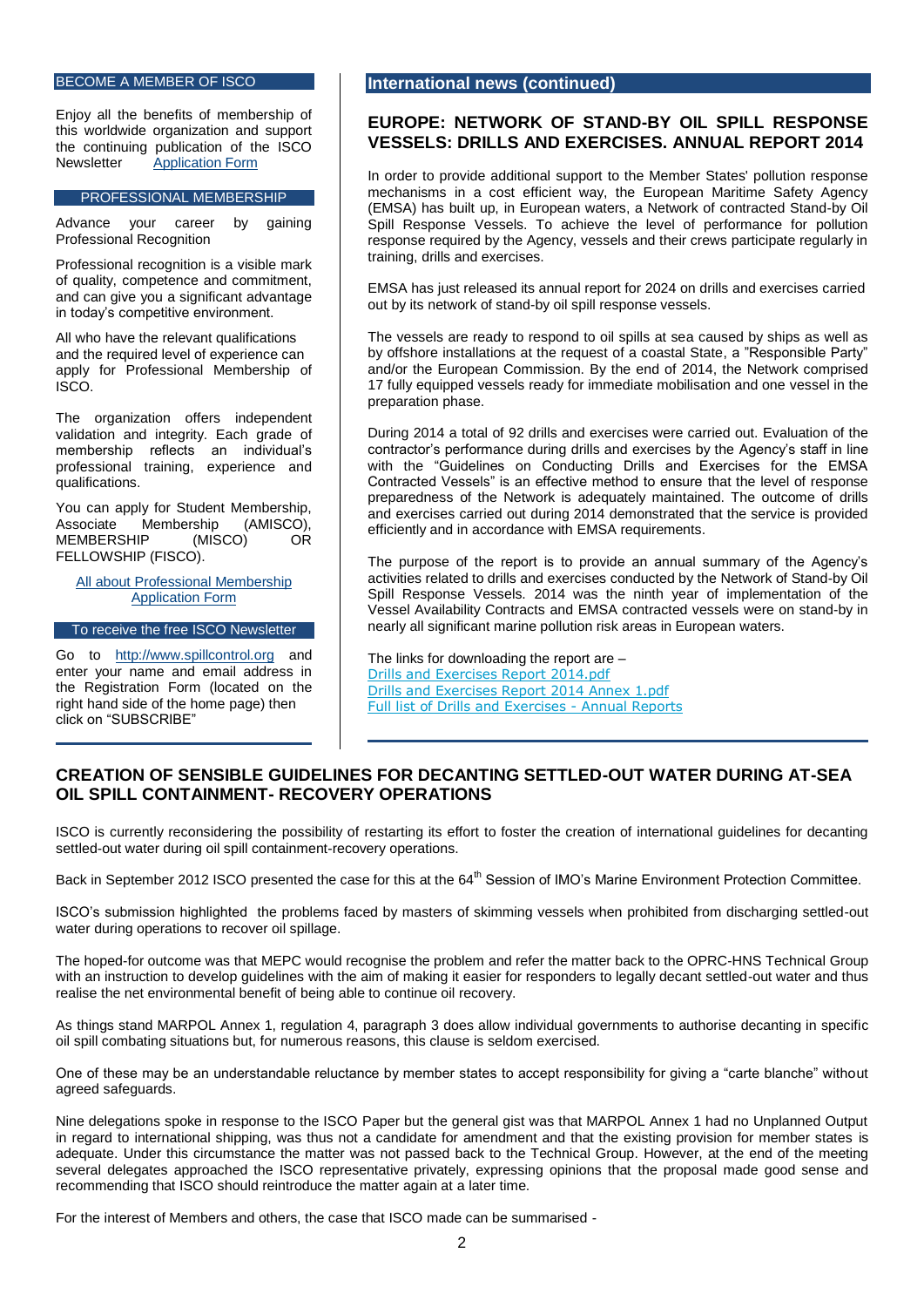#### **International news (continued)**

States will not normally permit decanting unless oil content is within the limit permitted in MARPOL Annex 1 which prohibits all discharges of oil at sea if the oil content of an oil-water mixture is in excess of 15ppm. Other provisions totally prohibit oil discharge within 50 nm of the nearest land and within IMO-designated Special Areas. These provisions of MARPOL Annex 1 have a direct and negative bearing on at-sea oil recovery operations.

#### **Unintended consequences – Negative effects on continuity of oil recovery operations**

In situations where an oil spill recovery vessel is obliged to cease recovery operations on account of available tank capacity being completely topped up with recovered oil-water mixture, the rules do not allow settled out water to be discharged (to permit continuation of oil recovery) unless oil content is below 15ppm.

The frustration experienced by responders was recently expressed by an internationally respected oil spill response expert – "The rules are meant to cover normal operations and of course we all want to see low discharges into the sea, but there should be a dispensation for spills". Furthermore a vessel's master may be prosecuted for not complying with MARPOL requirements.

#### **Historical precedents**

Individual states can give, and in some instances have given, exemptions for discharge of separated water containing more than 15ppm of oil in specified situations. For example, limited decanting was permitted during the Exxon Valdez spill where many skimmer vessels were operating at very remote locations and where there were severe logistical problems in arranging for recovered oil-water mixtures to be uplifted from these vessels at frequent intervals.

More recently, during the Deepwater Horizon spill, The US EPA Comprehensive Liquids Waste and Materials Management Plan stipulated "During oil skimming operations, the objective is to collect oil with a minimal amount of water. Decanting operations on water are conducted under the approval and permitting of the incident's Unified Command. The mix of oil and water that is collected offshore is stored in an appropriate container and the water that settles out is decanted back to sea while the container is still offshore". Authorisation to decant settled-out water was very important because the response vessels were typically 5 to 7 hours away from port.

In the examples given above the granting of exemptions was possible under the provisions of MARPOL Annex 1 Regulation 4, Paragraph 3 which states "the discharge into the sea of substances containing oil, approved by the Administration, when being used for the purpose of combating specific pollution incidents in order to minimise the damage from pollution. Any such discharge shall be subject to the approval of any Government in whose jurisdiction it is contemplated the discharge will occur".

One also has also to keep in mind that when a vessel is operating in international waters there could be problems of jurisdiction. In such a case a vessel's flag state may take action against the master if the discharge is not in compliance with MARPOL requirements. Furthermore this would be more problematical if the area of operation is within a "Special Area".

However, the granting of an exemption is very much more of an exception than a rule, and may only be applied in specific cases. This means that in most cases an oil spill response organisation (OSRO) would have to make application for an exemption, something that could be difficult to get processed quickly, resulting in unacceptable delay in the midst of a spill combat operation. It also appears that many OSROs and involved government officials have a low awareness of the provision within Regulation 4 and the option available to governments to invoke the relevant clause.

For these reasons it is recommended to make changes that would permit the person locally in charge of skimming operations to make timely decisions and to circumvent delay involved in seeking a special dispensation from the relevant authority.

#### **Consideration of Net Environmental Benefit**

In the midst of productive skimming operations it is not uncommon to be faced with the situation where tank capacity on the skimming vessel becomes full. The person in charge has to decide whether to cease recovery or decant settled-out water in order to continue skimming.

The most obvious consideration (apart from the legal aspects) should be based on the application of Net Environmental Benefit Analysis (NEBA).

Under NEBA, the environmental consequences of alternative actions are weighed and a decision is taken to adopt the option that will be the most positive for the protection of the environment.

The most environmentally beneficial choice may be self-evident but, in the absence of a dispensation, the person in charge will, in deciding to decant settled-out water, be breaking the law and may therefore be liable to prosecution.

This is not an acceptable situation. Therefore in such circumstances by applying the NEBA concept, decanting at sea should be allowed as long as the oil content in the mixture being discharged is significantly less than that being recovered. This would save on the frequency that vessels have to proceed to a discharge facility

#### **Other points that should be considered**

.

Firstly, a settled-out oil water mixture will contain only very small droplets of oil. These are comparable to droplets of similar size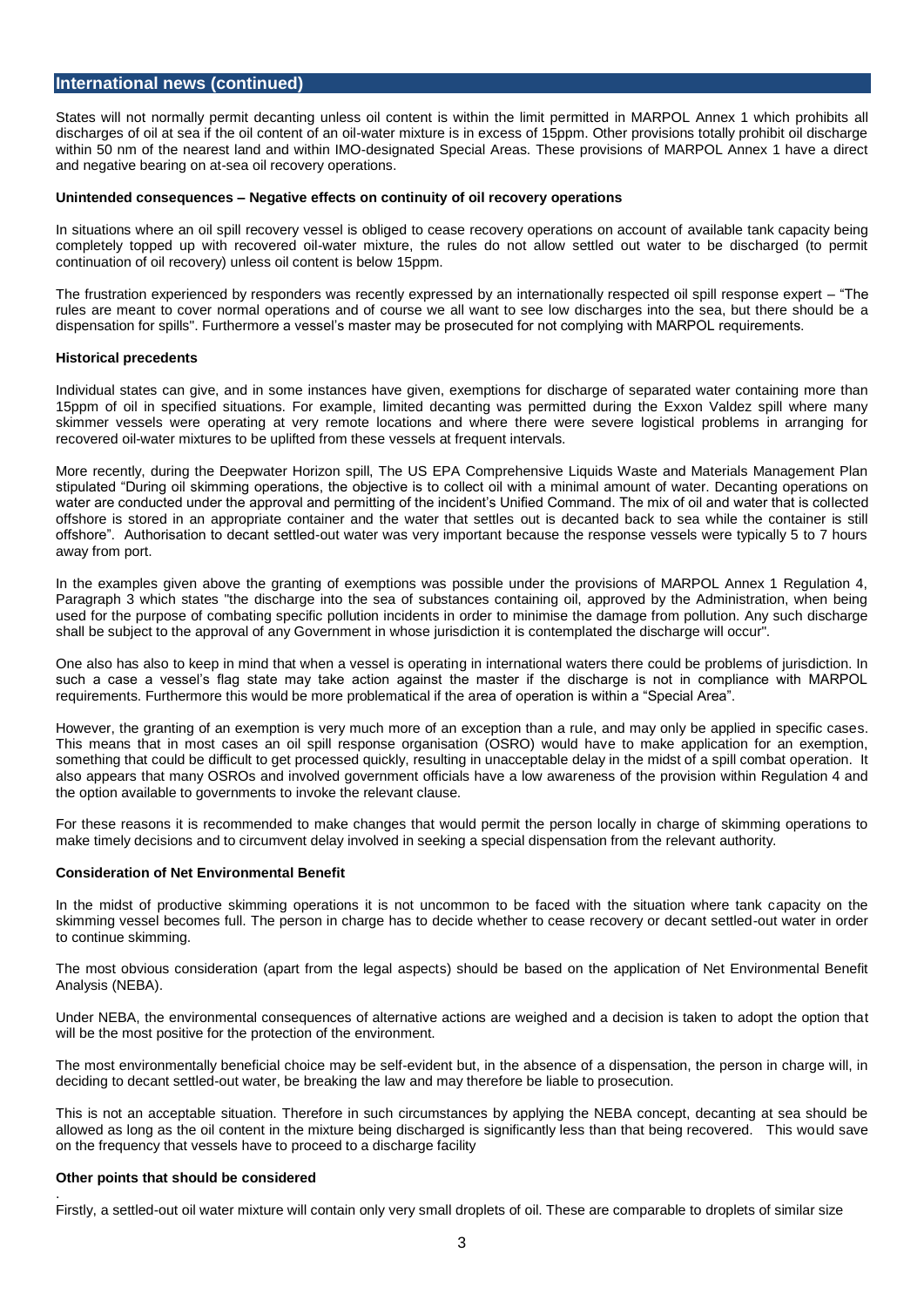#### **International news (continued)**

that would result from dispersant application, which is a generally accepted oil spill response option. So why worry about such small amounts of oil which will disappear and be finally biodegraded. When the real outcome is the same, it is not logical to accept the use of dispersants as a response option and forbid decanting of settled-out water in a spill situation.

Secondly, when a ship is recovering oil or treating oil with dispersant, oil will adhere to the hull and this will actually cause more oil pollution than that which will result from the decanting of an oil water mixture after gravity separation.

Thirdly, the primary goal should always be to recover as much oil as practicable from the water surface. Concern about the small amount of oil getting back into the marine environment as a result of decanting is misplaced when compared with the consequence that, without decanting, the capacity for oil recovery oil will be much reduced and less oil will be recovered.

ISCO suggested an amendment to Annex 1 recognising that under certain conditions the decanting of settled-out water should be permitted at the discretion of the person in charge. Appropriate conditions could include compliance with new Guidelines created to address the issues, including a requirement to address NEBA considerations. Other recommendations might apply to the need for continuous monitoring of decanting operations, ensuring that settled-out water is discharged into the immediate area of ongoing skimming operations and ensuring that discharge will be immediately ceased upon observation of increased oil content.

Recent technical advances include the development of an automated system for monitoring and control of decanting operations. Oil content of discharged water is continuously monitored. Discharge is automatically stopped if oil content exceeds a pre-set limit and a permanent record of the oil content of the decanted water is created.

If amendment to Annex 1 is accepted by states, existing regulations of states implementing the rules can be modified to reflect the changes relating to decanting settled-out water and the applicable Guidelines. Subject to compliance with the Guidelines, decanting would be automatically allowed if conditions are met and the need for issue of special dispensations will be removed. It would then become possible for states to incorporate the revised rules and new Guidelines for decanting of settled-out water within their national contingency plans.

During last month's IMO PPR Sub-Committee Meeting the ISCO Secretary briefly discussed decanting with Andrew Nicoll of IPIECA. Andrew mentioned the work done under the Joint Industry Project JIP 17 – Report on the use of decanting during offshore oil spill recovery operations - <http://oilspillresponseproject.org/sites/default/files/uploads/JIP-17-Decanting.pdf>

JIP 17 is a useful report that endorses the point "The use of decanting is an effective way to deal with recovered water during oil spill operations and has benefits in terms of efficiency and safety (enabling less handling and more time spent recovering oil from the waters' surface rather than transiting to and from the intermediate waste handling facility)". Helpful operational advice is included, even a *pro forma* application that can be used to request approval from national authorities for decanting.

However, the findings of JIP 17 do not negate ISCO recommendations for changes that would create an internationally accepted solution, ensuring that decisions can be made without delay on NEBA considerations by on-scene commanders. No matter where in the world, decanting operations should be conducted in accordance with globally agreed operational procedures and high environmental standards.

Before taking this further ISCO wants to be assured that it will have the approval and support of the response community it represents and you are asked to comment. In discussion with the IMO Secretariat, it has been advised that to achieve MEPC approval for the PPR Sub-Committee to work on the development of Guidelines the support of a reasonable number of Nation States will be necessary. Representatives of Nation States at IMO are therefore invited to advise their interest. All communications should be sent to the ISCO Secretary a[t john.mcmurtrie@spillcontrol.org](mailto:john.mcmurtrie@spillcontrol.org)

### **Incident reports from around the world (in chronological order)**

### **USA: CREWS WORK TO CLEANUP OIL SPILL IN OAKLAND ESTUARY**

February 11 - A cleanup is underway in the Oakland Estuary, near Coast Guard Island, where there's been a fuel spill at the marina.

It's unclear where the diesel came from and how much actually spilled into the area, but the sheen from the spill is about threequarters of a mile long. Crews from the coast guard, along with its contractors, have been out here since early Wednesday<br>morning. ABC7 News Read more morning. **ABC7 News** [Read more](http://abc7news.com/news/crews-work-to-cleanup-oil-spill-in-oakland-estuary-/514031/)

# **NIGERIA: BAYELSA COMMUNITY RAISES ALARM OVER OIL SPILL FROM AGIP FACILITY**

February 11 - Kalaba community in Yenagoa Local Government Area of Bayelsa State has raised alarm over the devastation of the area by oil spill from a Nigeria Agip Oil Company, NAOC, facility.

It was gathered that the spill was noticed two weeks ago, and promptly reported to the management of Agip, but the company was yet to contain it. AllAfrica.com Read more yet to contain it.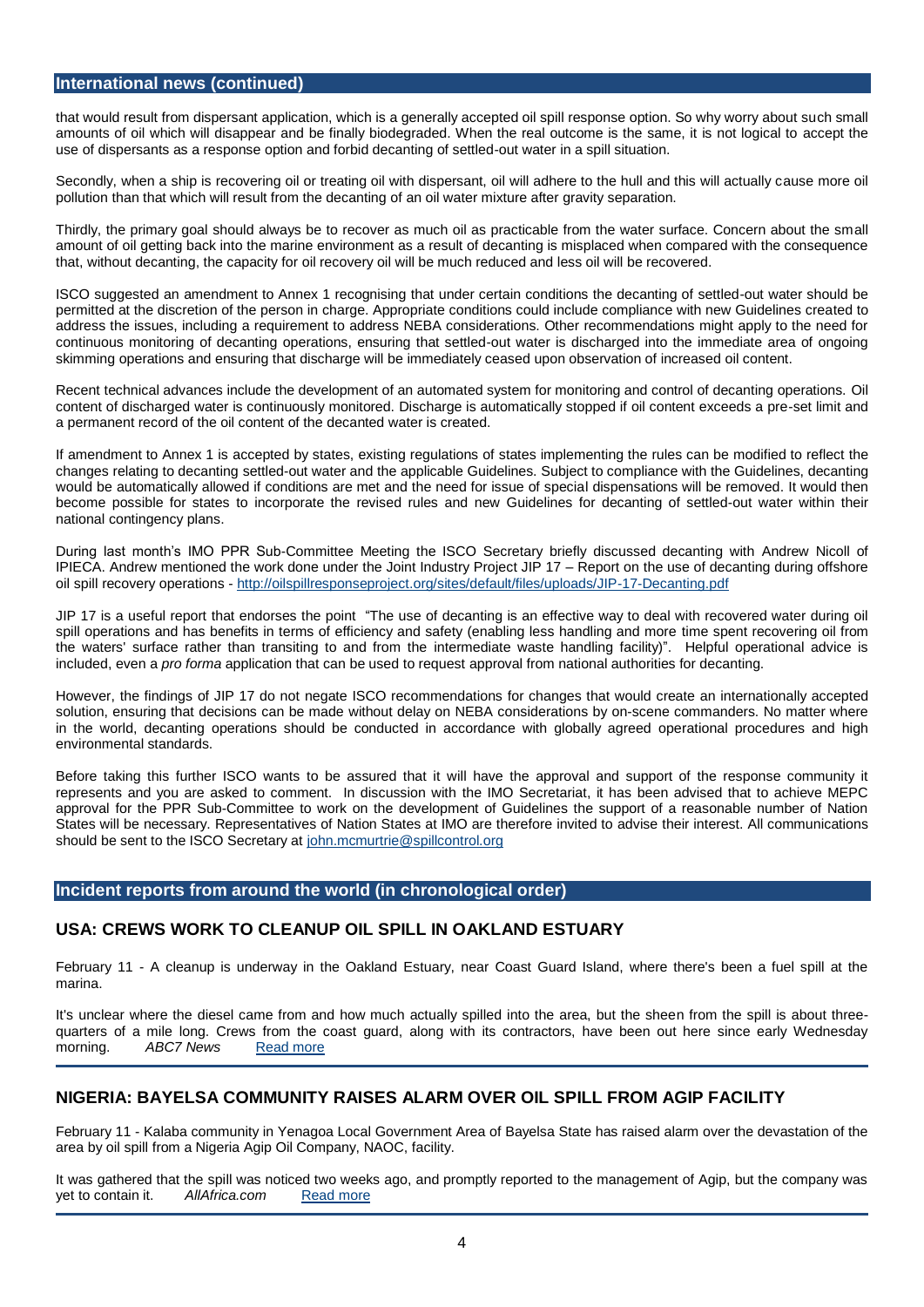#### **Incident reports from around the world (continued)**

#### **USA: CLEANUP OPERATIONS CONTINUE FOR OIL LEAK AT SHELL WHARF, MARTINEZ, CA**

February 12 - Resources and personnel have been deployed to the affected area as a precaution to guard against any potential impact. Resources include absorbent boom, skimmers and a helicopter for aerial assessments, as needed. Residents may continue to notice extra activity at the wharf and the Carquinez Strait area throughout the evening as cleanup operations are conducted.

"We are pleased with the progress and response to the release, both in the initial actions from Shell and the joint-agency cleanup and recovery activities," said Lt. Cmdr. Rhianna Macon, Coast Guard Sector San Francisco, Deputy Incident Commander, Unified Command. "As always, we would like to thank our outstanding emergency response personnel for their great cooperation and their immediate actions to stop this release and contain the spill." Green4Sea.com [Read more](http://www.green4sea.com/cleanup-operations-continue-oil-leak-shell-wharf/)

# **SPAIN: TOXIC ORANGE CLOUD CREATED BY NITRIC ACID EXPLOSION AT CHEMICAL PLANT SPREADS OVER FIVE SPANISH TOWNS**



February 12 - Residents of five towns in Catalonia have been warned to stay indoors after a chemical explosion at a warehouse spread a massive orange toxic cloud.

The blast occurred when products being delivered to a warehouse in Igualada became mixed, exploded and set a truck on fire, according to a spokeswoman for Catalonia's regional fire service.

Two people were slightly injured in the explosion. Firefighters said the chemicals which have engulfed skies over the town were nitric acid and ferric chloride.<br>
Mail Online Read more and watch *Mail Online* [Read more and watch](http://www.dailymail.co.uk/news/article-2950648/Toxic-orange-cloud-created-nitric-acid-explosion-chemical-plant-spreads-FIVE-Spanish-towns-forcing-authorities-order-stay-inside.html)  [video](http://www.dailymail.co.uk/news/article-2950648/Toxic-orange-cloud-created-nitric-acid-explosion-chemical-plant-spreads-FIVE-Spanish-towns-forcing-authorities-order-stay-inside.html) [Thanks to JOIFF and Don Johnston of ISCO Industry Partner, DG & Hazmat Group] Related report in [The Guardian](http://www.theguardian.com/world/2015/feb/12/toxic-orange-cloud-spreads-over-catalonia-after-chemical-blast-spain?CMP=share_btn_tw)

# **UK: INVESTIGATION BEGINS AFTER OIL SPILL POLLUTES RIVER USK AND KILLS FISH IN CRICKHOWELL, WALES**

February 12 - An investigation has begun after 3,500 litres of oil leaked into a river in Crickhowell in Powys.

The oil is affecting around 850 metres of the river and has caused an oily sheen on top of the water and a strong odour. Natural Resources Wales (NRW) were called to the River Usk on Thursday along with South Wales Fire and Rescue Service. *Wales*  **Online [Read more](http://www.walesonline.co.uk/news/wales-news/investigation-begins-after-oil-spill-8635218)** 

# **USA: CREWS WORK TO CONTAIN POSSIBLE OIL SPILL IN MILL CREEK, UTAH**

February 13 - Crews from several local and state agencies worked Friday to find the source of an apparent oil spill in adjoining Millcreek and South Salt Lake neighborhoods.

A passer-by reported noticing a sheen on the water in the area of 3300 South and 700 East about 7:30 a.m. Unified Fire Authority spokesman Rob Morley said although the substance was still being tested, it is believed to be oil-based. *KSL.com* 

#### **Other news reports from around the world (countries in alphabetical order)**

#### **BANGLADESH: 'MAKE SUNDARBANS OIL SPILL PROBE REPORT PUBLIC'**

February 15 - Citizens' groups yesterday demanded that the probe reports on the Sundarbans oil spills be made public immediately to let the people know about the actual damage occurred to the world's single largest mangrove forest and the rivers. From two separate programmes in the capital, the activists also alleged that the government was trying to save the culprits responsible for the oil spill incident that has damaged the ecosystem of the forest.

Oil tanker Southern Star 7 carrying around 3.58 lakh litres of furnace oil sank in the Sela River in Mrigmari area under East Zone of the Sundarbans after being hit by a cargo vessel, Total Cargo, around 6am on December 9. the Sundarbans after being hit by a cargo vessel, Total Cargo, around 6am on December 9.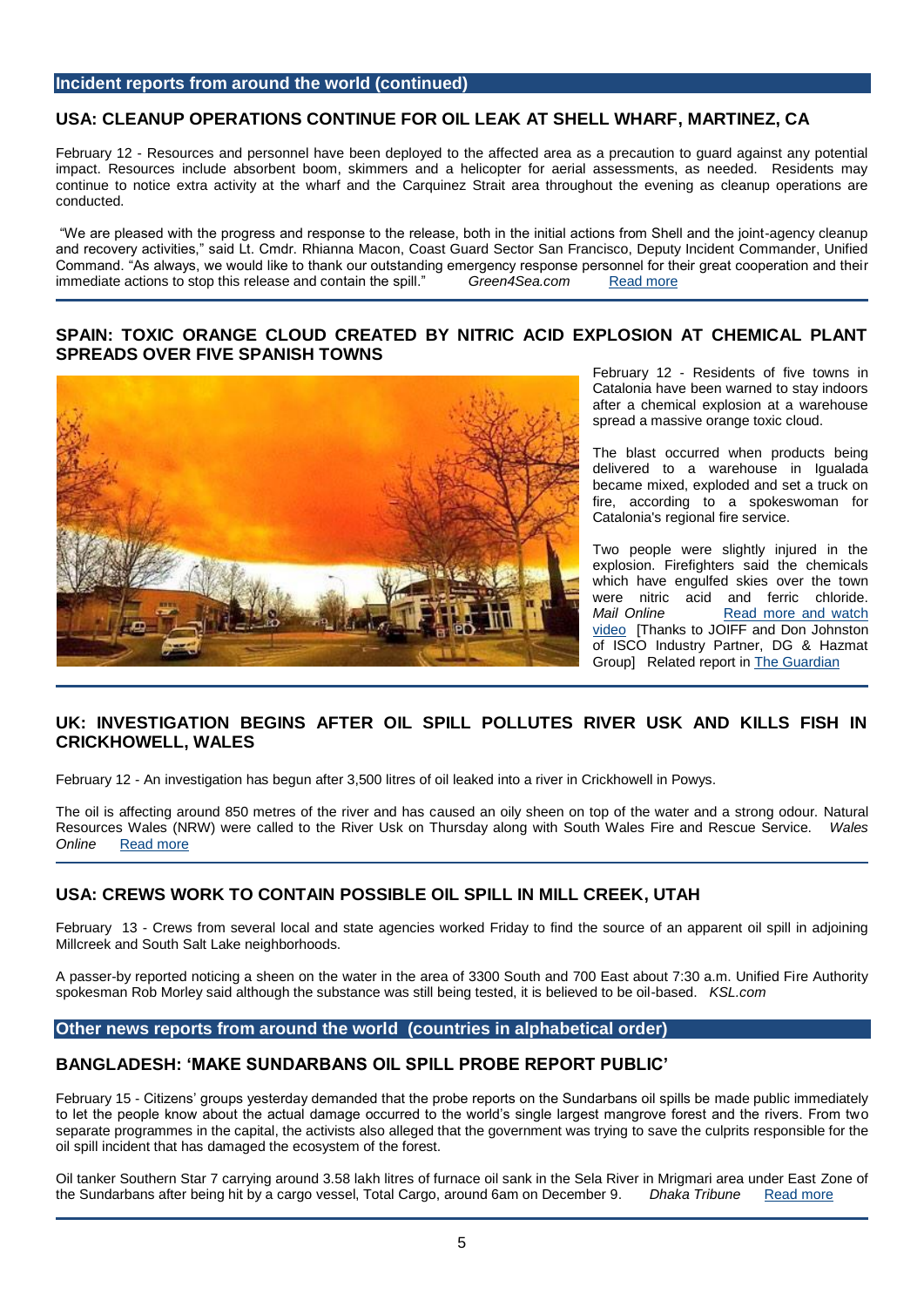# **CANADA: USAT GENERAL ZALINKSI FUEL REMOVAL OPERATION**

Febiruary 11 - A "must see" video - Watch how the environmental threat onboard the USAT General Zalinski, sunk in the Grenville in British Columbia, is removed by Mammoet Salvage together with partner Global Diving & Salvage and the Canadian Coastguard

#### *Green4Sea* [Watch the video](http://www.green4sea.com/usat-general-zalinksi-fuel-removal-operation/)

# **ECUADOR: ESPECIALLY FOR OUR SPANISH READERS, CARLOS SAGRERA, MISCO, HAS ASSEMBLED INTERESTING REPORTS AND PHOTOS OF LAST MONTHS** *FLOREANA* **INCIDENT IN THE GALAGAPOS ISLANDS**









Below – Links for downloading spanish language press news reports on the grounding and refloating of the vessel.

- <http://www.armada.mil.ec/armada-coordina-rescate-de-buque-de-carga-floreana-en-galapagos/>
- <http://www.galapagosdigital.com/espanol/2015/01/31/en-galapagos-encalla-otro-carguero/>
- <http://www.metroecuador.com.ec/76052-en-las-islas-galapagos-la-ayuda-es-intensa-en-plena-emergencia.html>
- <http://www.eluniverso.com/noticias/2015/02/08/nota/4529541/salvataje-floreana-operacion-posibles-riesgos-islas>

<https://www.youtube.com/watch?v=FTFW3sq1GUA>

- <http://www.abc.es/natural-biodiversidad/20150205/abci-galapagos-estado-emergencia-201502051222.html>
- <http://www.ecuavisa.com/tags/barco-floreana>

<http://www.vistazo.com/seccion/pa%C3%ADs/piden-declarar-emergencia-en-gal%C3%A1pagos-por-buque-encallado>

[http://www.gobiernogalapagos.gob.ec/coe-galapagos-acelera-acciones-para-evacuar-carga-y-productos-contaminantes-del-buque](http://www.gobiernogalapagos.gob.ec/coe-galapagos-acelera-acciones-para-evacuar-carga-y-productos-contaminantes-del-buque-floreana/)[floreana/](http://www.gobiernogalapagos.gob.ec/coe-galapagos-acelera-acciones-para-evacuar-carga-y-productos-contaminantes-del-buque-floreana/)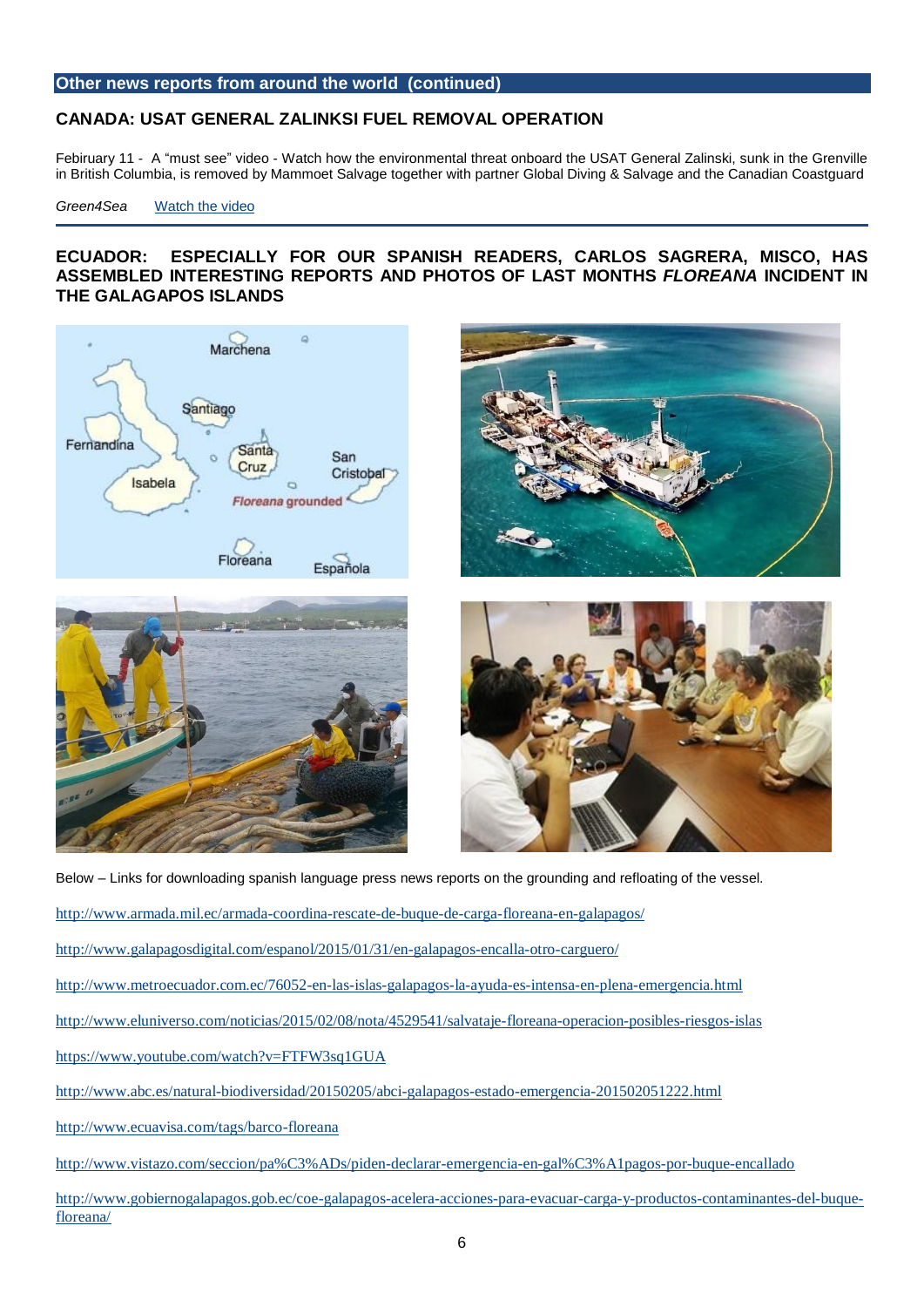

# **NORWAY: NEW VESSEL STRENGTHENS OIL SPILL PREPAREDNESS AT GOLIAT FIELD**

February 9 -

The vessel commissioned by Eni Norge will strengthen oil spill and search and rescue contingency operations at the field location.

Goliat will enter into production this summer as the first oil field to come on stream in the Barents Sea. Eni Norge and Norwegian authorities have stipulated strict oil spill contingency requirements for Goliat.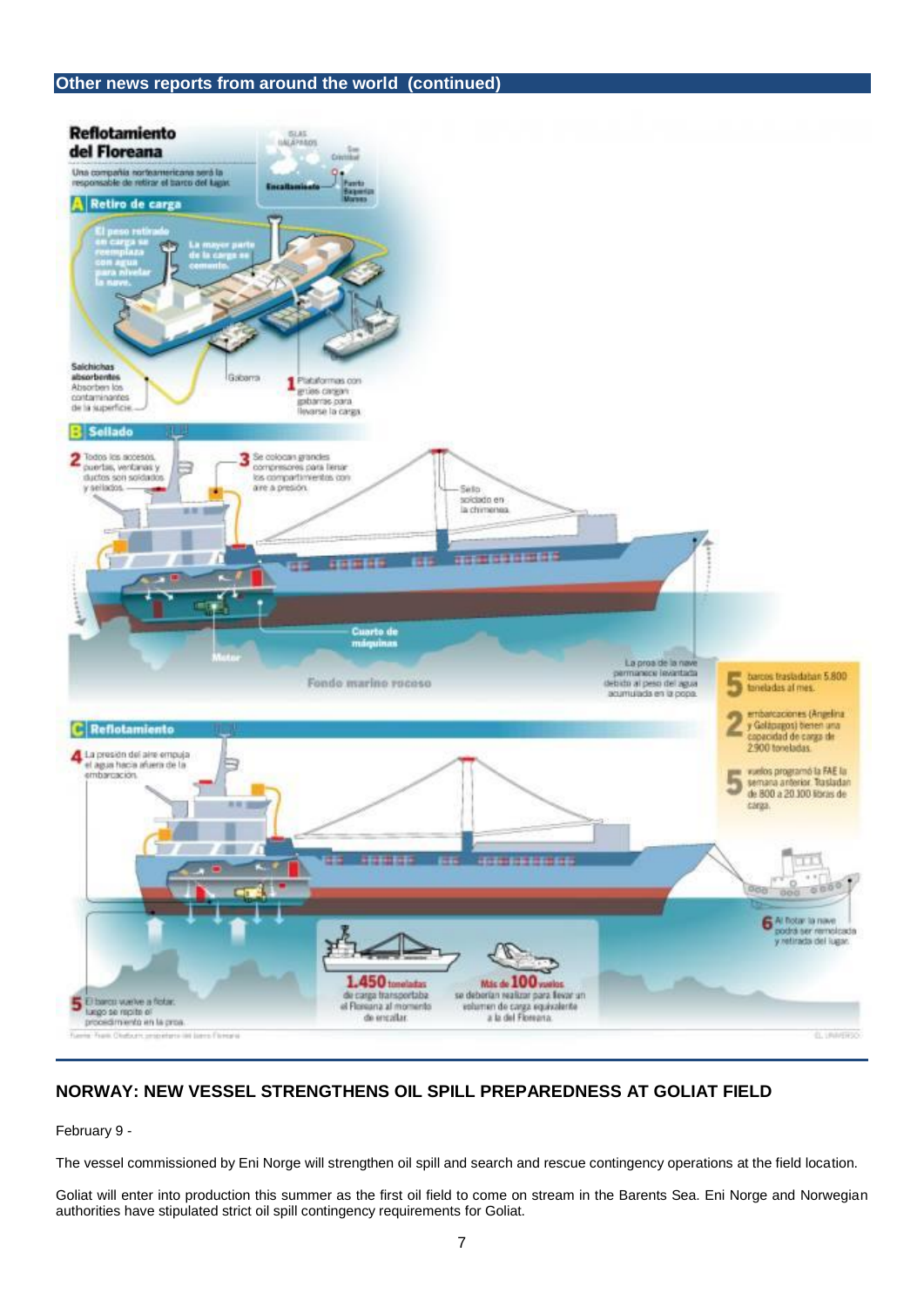

*Photo: Stril Barents, a state of the art supply and standby vessel is ready to start operations at the Goliat field in the Barents Sea.*

Stril Barents is designed and built to operate both as a supply and stand-by vessel at the Goliat location. Under normal circumstances the vessel will operate mainly as a supply vessel. It will also be able to replace Goliat's current standby vessel, Esvagt Aurora, and will provide the first response both in case of emergency life-saving intervention and oil spill situations.

Hangars for oil spill contingency equipment, such as that used for the chemical dispersal of oils at the sea surface, have been installed. This equipment is deployed from openings in the bow, and can be controlled remotely from the bridge. *Green4Sea* [Read more](http://www.green4sea.com/new-vessel-strengthens-oil-spill-preparedness-goliat-field/)

### **UK: PENARTH AVIATION SOCIETY HOSTS TALK ABOUT OIL SPILLS AT SEA**

February 11 - Oil spill response is International Air Response's mission at Cardiff Airport where a Lockheed C-130 Hercules, heavy utility aircraft is based, ready to deal with oil spills at sea. The C-130 'Hercules', fourengine turboprop transport is the most widely used and versatile airlifter in the world.

Captain Robert Dempsey of International Air Response gave a presentation to members of Penarth Aviation Society at their monthly meeting on Friday, February 13. His talk was informal and included: the company and current aircraft and the type of missions they perform. This was followed by a question and answer session.



**Penarth Times** [Read more](http://www.penarthtimes.co.uk/news/11787087.Penarth_Aviation_Society_set_to_host_talk_about_oil_spills_at_sea/)

# **USA: PREPARING FOR A RAILWAY DISASTER IN ASHLAND, VA**

January 28 - Every day, 40 trains carry 30,000 loads of freight – some containing volatile materials – while another 22 trains transport 6,000 passengers. According to Henry Moore, division chief of planning for Hanover Fire-EMS, molten sulfur and crude oil comprise half of all hazardous materials making their way through the county on a daily basis. Ethanol carloads are also increasing with about 210,000 gallons of the volatile substance making its way by rail to Stafford County on a daily basis.

But CSX and local emergency services officials assured members of town council last week that stringent planning and strong communication between agencies should help ensure a swift response in the event of a train emergency or prevent one alltogether. *Herald Progress* [Read more](http://www.herald-progress.com/?p=19589) [Thanks to Don Johnston of ISCO Industry Partner, DG & Hazmat Group]

# **USA: LOWER OIL PRICES STRIKE AT HEART OF CANADA'S OIL SANDS PRODUCTION**

February 2 - Canada's oil sands — and the 167 billion barrels of reserves — prompted an unprecedented expansion over the last decade. But the roughly \$155 billion spending spree left the industry with unusually high production costs.

Now, oil sands operators are scrambling to limit the damage, as crude prices hover near seven-year lows.

Suncor, the largest oil sands operator, announced plans to eliminate about 1,000 contract jobs. Shell Canada said it would cut its oil sands work force by about 10 percent. Cenovus Energy said that it would reduce investment spending by 27 percent, and set aside plans for two oil sands project expansions. *The New York Times* [Read more](http://www.nytimes.com/2015/02/03/business/energy-environment/lower-oil-prices-strike-at-heart-of-oil-sands-production.html?smprod=nytcore-ipad&smid=nytcore-ipad-share&_r=0) [Thanks to Michael Rancilio of ISCO]

# **USA: YELLOWSTONE OIL SPILLS EXPOSE THREAT TO PIPELINES UNDER RIVERS NATIONWIDE**

February 6 - Bridger Pipeline LLC was so sure its Poplar oil line was safely buried below the Yellowstone River that it planned to wait five years to recheck it. But last month, 3.5 years later, the Poplar wasn't eight feet under the river anymore. It was substantially exposed on the river bottom—and leaking more than 30,000 gallons of oil upstream from Glendive, Montana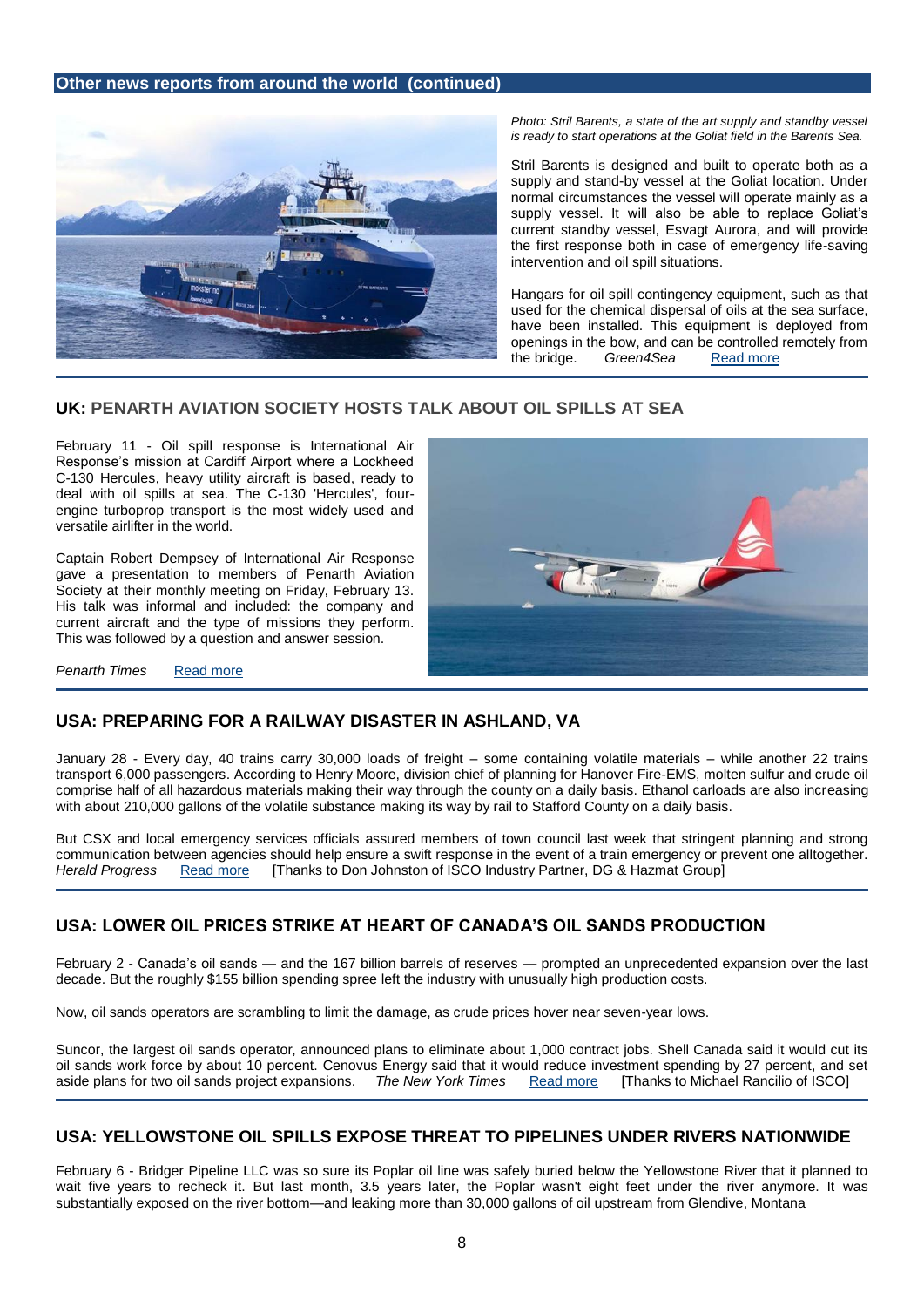An ExxonMobil pipeline wasn't buried deeply enough for the Yellowstone River, either. High floodwaters in 2011 uncovered the Silvertip pipe, leaving it defenseless against the fast-moving current and traveling debris. It broke apart in July, and sent 63,000 gallons of oil into the river near Laurel, Montana.

Both companies underestimated the river's power and its penchant for scouring away the earth that's covering and protecting their pipelines. That miscalculation led to the Exxon Silvertip spill and it's likely to be declared a significant factor, at a minimum, in the Poplar spill.

Such misjudgments have potentially troubling implications nationwide, since pipelines carrying crude oil and petroleum products pass beneath rivers and other bodies of water in more than 18,000 places across America. Many of them are buried only a few feet below the water. **Inside Climate News** [Read more](http://insideclimatenews.org/news/06022015/yellowstone-oil-spills-expose-threat-pipelines-under-rivers-nationwide)

# **USA: FIRST KNOWN EASTLAND DISASTER FILM FOOTAGE**



February 10 - Two 100-year-old film clips of the SS Eastland disaster in Chicago have been unearthed.

Believed to be the first known clips of the disaster, they were found by U.S. University of Illinois graduate student, Jeff Nichols, reports The Chicago Tribune.

Early on the morning of July 24, 1915, the lake steamer Eastland cast off from its mooring along the Chicago River with 2,572 Western Electric Company employees and their families on board. It was to have been a pleasant Lake Michigan cruise and picnic, but instead it turned into Chicago's worst single disaster with 844 people, mostly women and children, killed. **The Maritime Executive •• [Read more](http://www.maritime-executive.com/article/first-known-eastland-disaster-film-footage)** 

**Did we miss out an interesting story from where you are? You can help correct this. Send news items to your editor at [info@spillcontrol.org](mailto:info@spillcontrol.org)**

#### **ISCO news**

### **GOOD TURN-OUT OF MEMBERS EXPECTED AT ISCO AGM IN AMSTERDAM**

Early indications from intending attendees indicate a high attendance. Please make your best efforts to be there.

Around 25 ISCO Corporate Members will be exhibiting. Speakers include ISCO members and many others will be attending the Conference. It will be a great opportunity to meet up with friends and colleagues.

The 2015 ISCO AGM will take place during the Interspill Conference and Exhibition on Wednesday 25th March 2015 at 5 p.m..

The Interspill event runs from 24-26 March 2015 at the RAI Convention Centre in Amsterdam, The Netherlands. The location for the meeting is on the Mezzanine in Hall 10, in the same place as the Science Workshop and the Spill Industry Seminar.

The AGM Agenda and attached papers are in course of preparation and will be circulated to members within the next few days.

# **ISCO PAPER SUBMITTED FOR PRESENTATION AT UPCOMING IOPC FUNDS MEETING**

Dr Douglas Cormack HonFISCO will be presenting a paper that underlines the importance of an approach to spill response planning and execution that is based on scientifically tested and proven knowledge.

He also addresses the need to counter loss of knowledge resulting from staff turnover and spill infrequency by building a repository of validated knowledge as a reference resource.

The IOPC Meetings are scheduled for the week commencing 20 April 2015.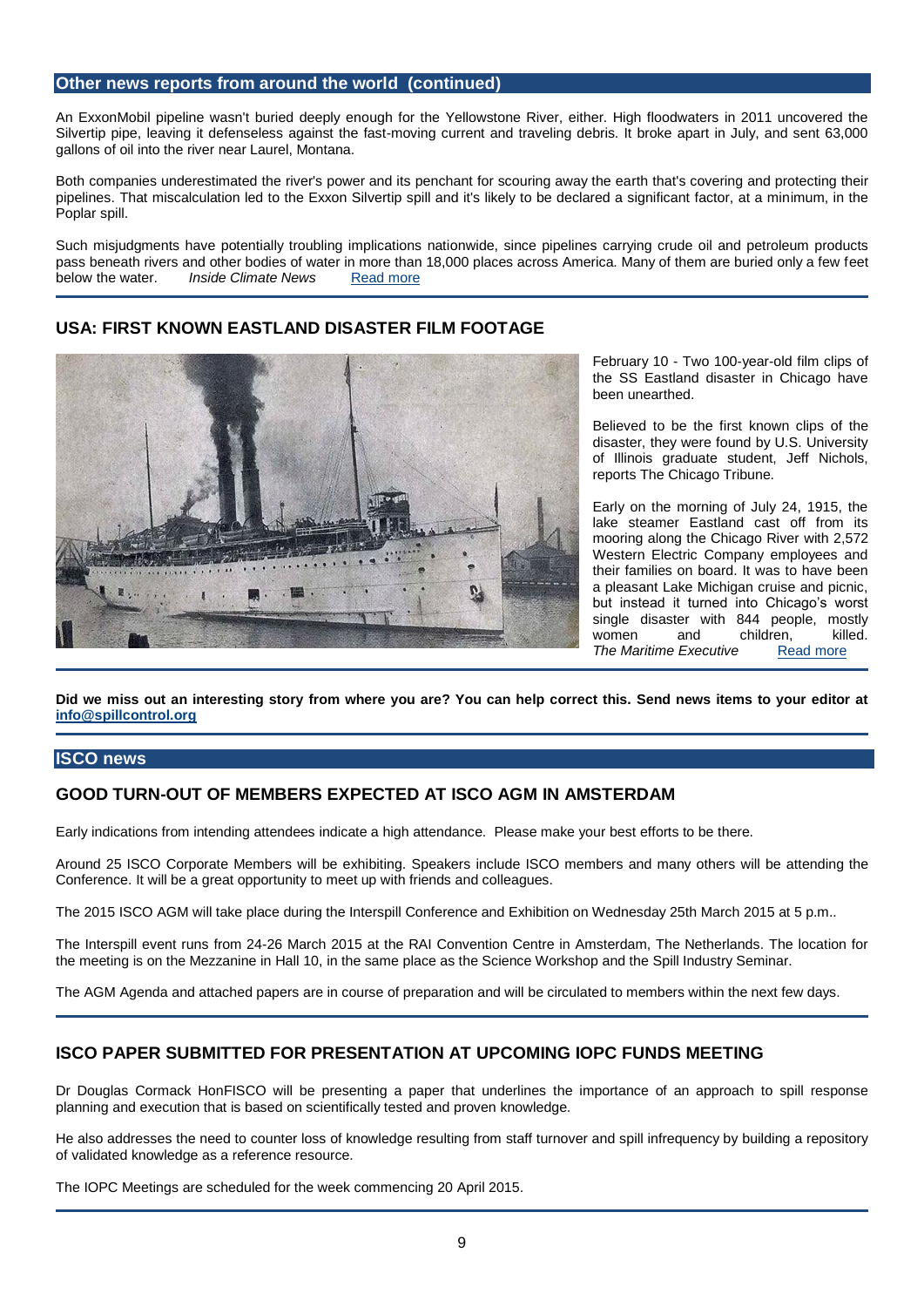#### **Publications**

# **HANDBOOK OF OIL SPILL SCIENCE AND TECHNOLOGY**



**This newly issued publication edited by ISCO Member of Council for Canada, Dr Merv Fingas Hon.FISCO, provides a scientific basis for the cleanup and for the assessment of oil spills.** 

- Enables non-scientific officers to understand the science they use on a daily basis
- Multi-disciplinary approach covering fields as diverse as biology, microbiology, chemistry, physics, oceanography and toxicology
- Covers the science of oil spills from risk analysis to cleanup and through the effects on the environment
- Includes case studies examining and analyzing spills, such as Tasman Spirit oil spill on the Karachi Coast, and provides lessons to prevent these in the future

#### **Contents and contributors are as follows –**

#### Risk Analysis

1. Risk Analysis and Prevention - Dr. Dagmar Schmidt-Etkin

Oil Properties

2. Oil Physical Properties: Measurement and Correlation - Dr. Bruce Hollebone

Oil Properties and Properties

- 3 Introduction to Oil Chemistry and Properties Dr. Merv Fingas
- 4 Vegetable Oil Spills: Oil Properties and Behaviour Dr. Merv

Fingas

#### Oil Analysis

- 5 Chromatographic Fingerprinting Analysis of Crude Oils and Petroleum Products - Dr. Chun Yang
- 6 Oil Spill Identification Dr. Joan Albaiges

#### Oil Behaviour

- 7 Oil and Petroleum Evaporation Dr. Merv Fingas 8 Water-in-Oil Emulsions: Formation and Prediction - Dr. Merv
- Fingas & Ben Fieldhouse 9 Oil Behaviour in Ice-Infested Waters – Dr. Merv Fingas & Dr. Bruce Hollebone

Modelling

- 10 Introduction to Spill Modeling Dr. M Fingas
- 11 Oceanographic and meteorological effects on spilled oil Dr. C.J. Beegle-Krause & Dr. Bill Lehr

#### Detection, tracking and remote sensing

12 Oil Spill Remote Sensing - Dr. Merv Fingas & Dr. Carl Brown 13 Detection, tracking and remote sensing - Drs. K. Topouzelis, D.Tarchi, M. Vespe, O. Muellenhoff, G. Ferraro, M. Posada 14 Detection of Oil in, with and under Ice and Snow - Dr. Merv Fingas & Dr. Carl Brown

#### Oil Spills on Land

15 Bioremediation of oil spills on land – Drs. L.D. Brown and Ania Ulrich

16 Microbe-Assisted Phytoremediation of Petroleum Impacted Soil: A Scientifically Proven Green Technology- Drs. K.E. Gerhardt, P.D. Gerwing, X.-D. Huang, B.M. Greenberg

Effects of Oil

17 Overview of Efforts to Document and Reduce Impacts of Oil Spills on Seabirds - Drs. Roger C. Helm, Harry R. Carter, R. Glenn Ford, D. Michael Fry, Rocío L. Moreno, Carolina Sanpera, and Flo S. Tseng 18 Overview of Effects of Oil Spills on Marine Mammals - Drs. Roger C. Helm, Daniel P. Costa, Terry D. DeBruyn, Thomas J. O'Shea, Randall S. Wells and Terrie M. Williams 19 Oil Spill Impact and Recovery of Coastal Marsh Vegetation - Dr. Qianxin Lin

Natural Dispersion 20 A Review of Natural Dispersion Models- Dr. Merv Fingas

Cold Region Spills 21 Arctic and Antarctic Spills - Drs. D.M. Filler, M.C. Kennicutt II, I. Snape, S.T. Sweet, and A.G. Klein

#### Case Studies

22 The Prestige Oil Spill - Drs. J. Albaigés, A. Bernabeu, S. Castanedo, N. Jimenez, C. Morales- Caselles, A. Puente, L. Viñas 23 The Grounding of the Bahía Paraíso, Arthur Harbor, Antarctica. Distribution and Fate of Oil Spill Related Hydrocarbons - Drs. S.T. Sweet, M.C. Kennicutt, II, and A.G. Klein 24 Tasman Spirit oil spill on the Karachi Coast, Pakistan - Hina

A.Siddiqi, Alia Bano Munshi, Tariq Masood Khan, Hina Saeed Baig, Nuzhat Ahmed

Appendix

- 25 The Oil Properties Data Appendix Dr. Bruce Hollebone
- 26 Conversions<br>27 Ice Nomencli Ice Nomenclature

Click here for [More information](http://eu.wiley.com/WileyCDA/WileyTitle/productCd-0470455519,subjectCd-CH70.html)

#### **Links for recent issues of other publications**

[ASME EED EHS Newsletter](https://community.asme.org/environmental_engineering_division/b/weblog/default.aspx) **News and commentary on HSE issues from George Holliday** Most recent issue [Bow Wave](http://www.wavyline.com/current.php) **Sam Ignarski's Ezine on Marine & Transport Matters** Current issue [Cedre Newsletter](http://www.cedre.fr/en/publication/newsletter/2015/231_E.php) **Cedre Accepts of Cedre in Brittany, France** Cedre in Brittany, France Cedre in Brittany 2015<br>The Essential Hazmat News **Alliance of Hazardous Materials Professionals** February 2 issue [The Essential Hazmat News](http://www.infoinc.com/AHMP/020215.html) **Alliance of Hazardous Materials Professionals** February 2 issue<br>
<u>USA EPA Tech Direct</u> **February 1 2015** issue<br> **Remediation of contaminated soil and groundwater February 1 2015** issue [USA EPA Tech Direct](http://www.clu-in.org/techdirect/td022015.htm) **Tech Remediation of contaminated soil and groundwater** February 1 2014 issue<br>USA EPA Tech News & Trends **Contaminated site clean-up information** Fall 2014 issue Contaminated site clean-up information<br>
From US EPA - Contaminated site decontamination 
From US EPA - Contaminated site decontamination

From US EPA - Contaminated site decontamination [Technology Innovation News Survey](http://www.clu-in.org/products/tins/) From US EPA - Contaminated site decontamination<br>
International news for the oil tanker community No 5 2015 International news for the oil tanker community<br>
Canberra & Regions Oil Industry Emergency Response Group<br>
February 2015 issue [CROIERG Enews](http://www.croierg.com.au/) **CALCE CROIERG Enews** Canberra & Regions Oil Industry Emergency Response Group [IMO Publlshing News](http://www.imo.org/Publications/Documents/Newsletters%20and%20Mailers/Newsletters/feb_b2c.html) New and forthcoming IMO publications February 2015